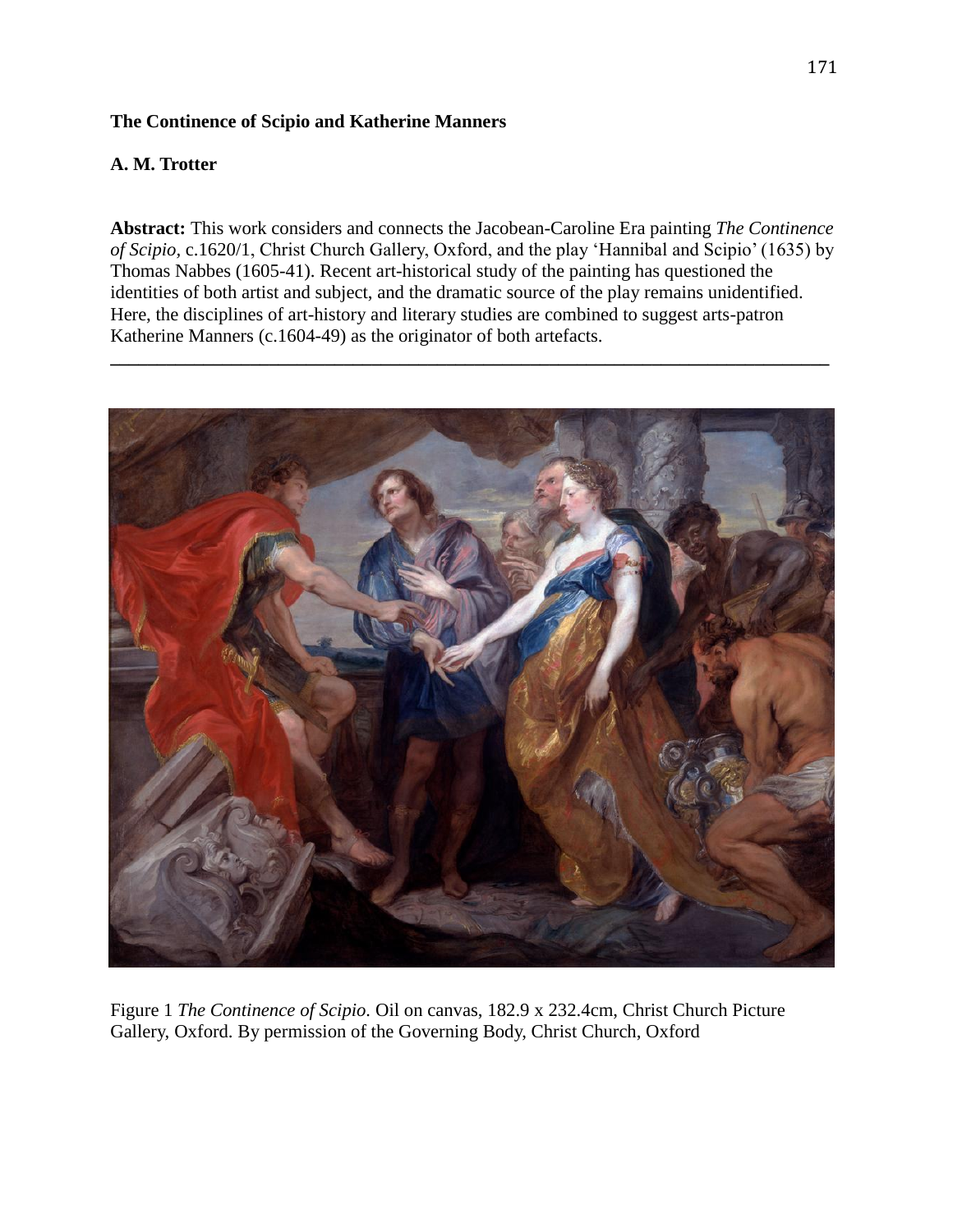This work examines the viewpoint that paintings and plays are guided by the patron or person who conceives an artefact rather than the hand that produces them, through Katherine Manners (c.1604-49), the painting *The Continence of Scipio,* c.1620/1, oil on canvas, 182.9 x 232.4cm, Christ Church Picture Gallery (Fig.1) and the play 'Hannibal and Scipio' (1635) by Thomas Nabbes (1605-41). Previous studies of the painting have questioned the identities of both artist and subject, and the dramatic source of the play is unknown. A combined examination of these two artefacts and their wider historical context reveals Katherine Manners, Arts Patron, as the person most likely to have conceived both. Accordingly it is shown that whilst artworks require some form of artistic imagination, the imagination is not necessarily always that of a painter or playwright.

Bequeathed as an Antony Van Dyck  $(1599-1641)$ ,<sup>1</sup> portraitist of St Luke's Guild and the English School of large-scale canvas painting, the provenance of *The Continence of Scipio*, was thought to be that listed in the York House Inventory, Rawlinson Manuscript, Duke of Buckingham Collection, London, 11 May 1635.<sup>2</sup> Van Dyck was first brought to England in October 1620 by John Villiers,<sup>3</sup> elder brother of the 'lewd' and 'crude' George Villiers,<sup>4</sup> First Duke of Buckingham, Knight of the Garter and Lord High Admiral of England, Ireland and Wales  $(1592-1628)$ .<sup>5</sup> Van Dyck entered into the service of James I  $(1566-1625)$ ,<sup>6</sup> and left during October 1621 for seven years in Italy by arrangement of the Earl of Arundel.<sup>7</sup> From 1632 until his death, Van Dyck was 'Principall Paynter' at the court of Charles I (1600-49). Recently it has been suggested that the painting -'Vandyck-One great Piece being Scipio' - listed in the inventory is not the picture in Christ Church Picture Gallery but another held in a private collection in Florence.<sup>8</sup>

There have been alterations to the painting. A new face of delicate glazes modelled over impasto has been added to the central figure. The fingers of his left-hand have been enlarged and his footwear removed (*pentimenti*). A column has been erased (*pentimento*, mid-centre left) and a large marble added (lower left). The painting has been re-sized (reduced to its previous size) and

 $1$  The picture was presented to Christ Church by Lord Frederick Campbell in 1809. Source, J. Byam-Shaw, C. White, p. 445, and 'The Christ Church Picture Gallery, p. 235.

<sup>2</sup>Bodleian Library, Rawlinson MS A.341:30, reproduced in R. Davies, *York House Inventory 1635*, Oxford Bodleian Library, MS Rawlinson A 341:30 'An Inventory of the Duke of Buckingham's Pictures etc., at York House', *The Burlington Magazine for Connoisseurs*, Vol. 10, No. 48, (March, 1906-07), p. 382.

<sup>3</sup> See, Letter 17 June 1620 to the Earl of Arundel, from his secretary Franscesco Vercellimi in M. Hervey, Hervey, M., *The Life Correspondence & Collections of Thomas Howards, Earl of Arundel,* Appendix V, 1921, pp. 575-600. See, also C. Brown and C. Ramsey, 'Van Dyck's Collection: Some New Documents', *The Burlington Magazine,* Vol.132, No.1,051, (Oct., 1990), pp. 704- 09. Second, letter to William Trumbell, English agent in Brussels, from a friend in London, 'The young painter Van Dyke is newly come te the towne … I am tould my Lo: of Purbeck sent for him hither.' Letter, 11 October 1620. A third document is a letter from Toby Matthew to Sir Dudley Carelton, dated 25 November 1620. It reads 'Your Lordship heard how van Dike his [Rubens] famous *allievo,* is gone into England…', Baron de Reiffenberg, *Nouveaux Mémoires de l'Academéie Royale des Sciences et Belles-Lettres de Bruxelles,* (1837), pp.17-19 reproduced in L. Van Puyvelde, 'The Young Van Dyck', *The Burlington Magazine for Connoisseurs*, Vol.79, No.465, (Dec., 1941), p. 178.

<sup>4</sup>Additional MS.No.10,309, fol.81, lettered outside 'Bellasys' Collection of Poems', corrected by Sloane MS.826. The reference is to the duke's known lewdness. Reproduced in ed. F. W. Fairholt, *Poems and Songs Relating to George Villiers, Duke of Buckingham, and his Assassination by John Felton August 23 1628* ( London: Percy Society, 1850), Introduction, p. xviii. 5 Source, *The Complete Peerage of England, Scotland, Ireland, Great Britain and the United Kingdom, Extant, Extinct or* 

*Dormant,* Vol.13 of 14, (1910-59), G. Cockayne and others eds, reprint in 6 Vols, (Alan Sutton Publishing, 2000). 6 Source, *The Young Van Dyck*, Exhibition Catalogue, eds. F. Lammertse and A. Vergara, (Prado Publications, Madrid, 20 November - 03 March 2013).

<sup>7</sup> See, G. Glück, 'Notes on Van Dyck's Stay in Italy', *The Burlington Magazine for Connoisseurs*, Vol.74, No.434, (May, 1939), p. 207.

<sup>8</sup>The painting to which the inventory refers is now suggested by Angiolo Magnelli as that of *The Continence of Scipio*, oil on canvas, 202 x 242 cm, private collection. Source, Italian press*, Republica Firenze,* (12 Jan. 2013), *The Journal,* and *Florence Today* (06 Jan. 2012).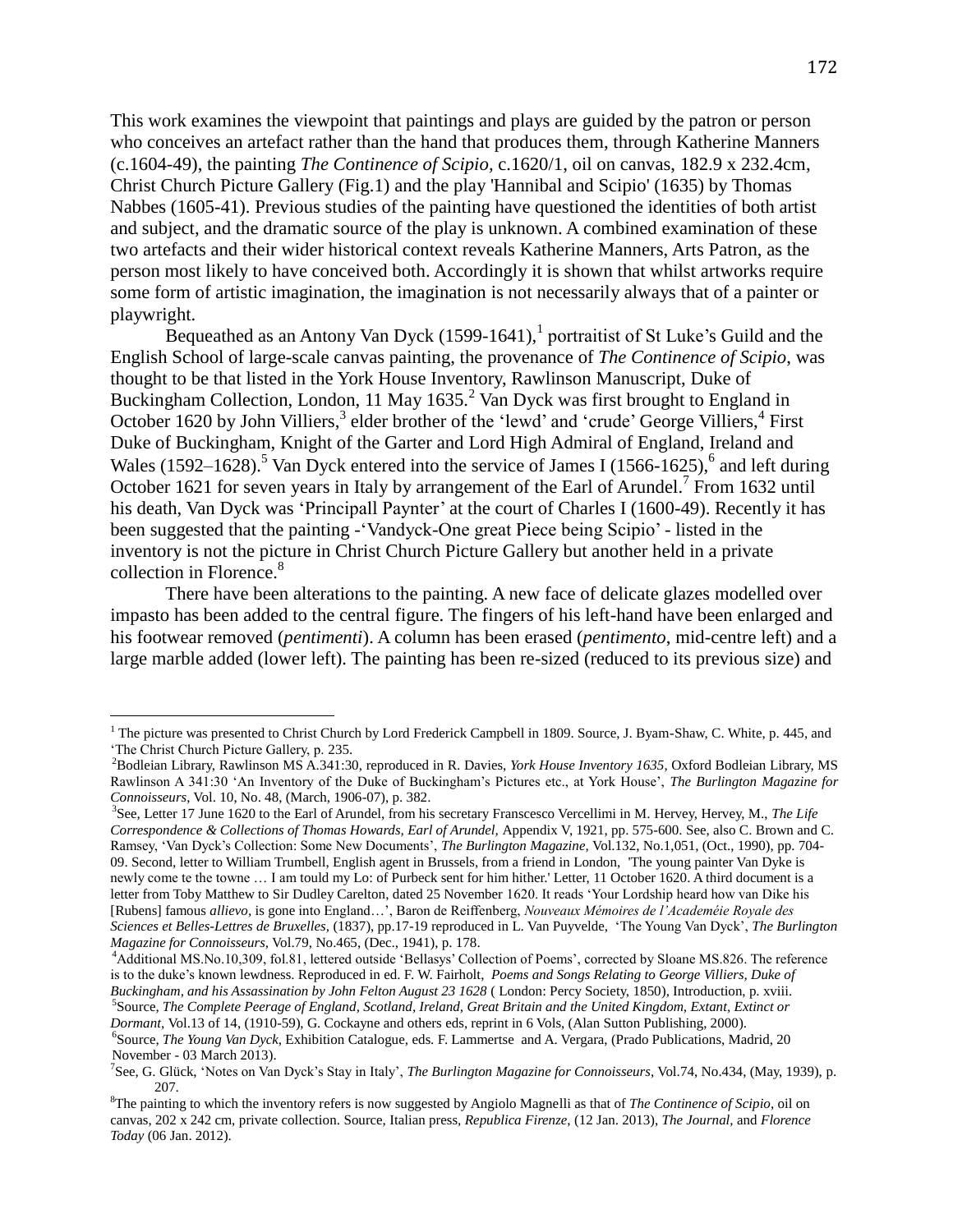cleaned.<sup>9</sup> The colour is 'cold and clear' and the tones have none of the 'glowing warmth' of Flemish contemporaries.<sup>10</sup> The brush-work is long, loose and quick and there is 'some confusion in the spatial relationships', $\frac{11}{11}$  typical of the period when Van Dyck was exercising his independence as a Master.<sup>12</sup> Nevertheless, recent appreciation suggests this painting as 'Alexander with the Family of Darius' by Rubens and it is possible that the painting is not that listed in the York House inventory of  $1635$ .<sup>13</sup> This alone, however, does not prove conclusively that the painting is not by Van Dyck or that the subject matter is not Scipio.<sup>14</sup>

Conventional interpretations of the painting identify the figure left as Roman General Scipio Africanus 236-183 BC (as representing James I), who in 209 BC nobly returned Lucretia (Katherine Manners) inviolate to Prince Allucius Llucias of Celtiberi (George Villiers). The other characters are Lucretia's parents, two soldiers (one brandishing a sword) and three attendants. One attendant looks out at the viewer and points towards Lucretia's lifted skirts. The quality of Allucius' face is 'high in every portion', demonstrating the hand of a master.<sup>15</sup> Lucretia, however, does not appear similar to contemporary representations of Katherine Manners.<sup>16</sup> Standing before the painting, the architectural framing of drapery (left) and columns (right), costumes, and marble prop gives the impression of a stage. The characters are life sized, as they would be if the viewer were watching a play.

From 1580 onwards, variations of *Scipio Africanus* were staged at court but few productions capture more critical interest than Thomas Nabbes' 'Hannibal and Scipio - an Hystorical Tragedy'.<sup>17</sup> Nabbes entered 'the employ of a nobleman' in 1623, possibly Sir Endymion Porter, patron of the poets and masques. <sup>18</sup> Nabbes was a favoured member of the Tribe of Ben (Jonson), comprising: Robert Herrick, Thomas Carew, Edmund Waller, Sir John Suckling, and brothers' William and Thomas Killigrew, amongst others. Nabbes wrote elegies, epithalamia and masques set in London,  $19$  but not usually history plays.  $20$  Written in English and

l

<sup>19</sup> Examples of plays with London setting by Nabbes include 'The Bride, a Comedy', dedicated to 'the Generality of his Noble friends' and 'Sir John Suckling, Knight' (acted 1633, printed 1640), 'Covent Garden, a Comedy' (acted 1632), and 'Tottenham-

<sup>9</sup>The painting was cleaned by Horace Buttery and reduced to size in 1949. See O. Millar, 'Van Dyck's *Continence of Scipio* at Christ Church', 'Van Dyck's Continence of Scipio at Christ Church', *The Burlington Magazine,* Vol. 93, No. 577, (April, 1951), p. 125.

<sup>&</sup>lt;sup>10</sup>ibid, p. 125. By comparison see 'The Masters from Christ Church: The Paintings', Walker Art Gallery, Liverpool, 1964, who adapt Glück's suggestion in *Zeitschrift für Bildende Kunst*, 1927 that the picture may be a work from Van Dyck's Italian Period.

<sup>&</sup>lt;sup>11</sup>L. V. Puyvelde observes Van Dyck's early handling is 'rapid and vigorous [...] characteristics which have all the value of a signature: long strokes of the brush are of frequent occurrence, especially in the execution of an arm or of the muscles of a leg', p. 185.

<sup>&</sup>lt;sup>12</sup> These characteristics are detectable in his *Saint Sebastian*, oil on canvas, 226 x 160cm, ca.1620-21, National Gallery Scotland; *Study of a Soldier*, oil on canvas, 91 x 55cm, ca.1617-18, Christ Church Picture Gallery, and, *The Betrayal of Christ*, oil on canvas, 141.9 x 113 cm, ca.1620-21, Minneapolis Institute of Art, amongst others.

<sup>13</sup>*Alexander con la familia di Darío,* the re-attribution of A. Tempestini, in *VanDyckRubensVanDyck* (Todi, Italy: Marco Vigevani Agenzia Letteraria, 2009). A Statement regarding Anthony van Dyck's *Continence of Scipio* at Christ Church Picture Gallery, Oxford, December 2012, reads thus: 'We remain firmly of the view that the traditional identification of artist and subject is correct, and that Dr. Tempestini's alternative proposals are not persuasive.' Jacqueline Thalmann, Curator of the Picture Gallery.

<sup>&</sup>lt;sup>14</sup>Jacqueline Thalmann has pointed out that 'It is of course possible that the Christ Church painting is not the one mentioned in the inventory, but we [Christ Church Picture Gallery] do not feel Dr. Tempestini's arguments proves it either way' (10 December 2012), adapted above.

<sup>&</sup>lt;sup>15</sup>J. Held, 'Rubens' Sketch of Buckingham Rediscovered', *The Burlington Magazine*, Vol.118, No.881, (Aug., 1976), p. 551. <sup>16</sup>*Katherine Manners*, Van Dyck, 1628, oil on canvas, 218.5 x 131cm, National Trust, *Katherine Manners*, copy of Van Dyck, c.1633, oil on canvas, 92.2 x 78.5cm, National Library of Wales, *The Duchess of Buckingham in Mourning*, c.1628-32, attributed to Henri Beaubrun, oil on canvas, 59.7x 48.9 cm, private collection, for example.

<sup>17</sup>E. K. Chambers, *The Elizabethan Stage*, Vol.II, (Oxford: OUP, 1923), pp. 8-15.

<sup>&</sup>lt;sup>18</sup>N. Saunders, 'Thomas Nabbes (Circa 1605-April 1641)', *Jacobean and Caroline Dramatists*, ed. Fredson Bowers, Dictionary of Literary Biography, Vol. 58, (Detroit: Gale Research, 1987) pp. 223-230. *Dictionary of Literary Biography Complete Online*. Gale, University of Oxford, p.23.

Accessed 18 February 2013 <http://ezproxy.ouls.ox.ac.uk:2141/servlet/DLBC\_Online/oxford/BK1498235020>.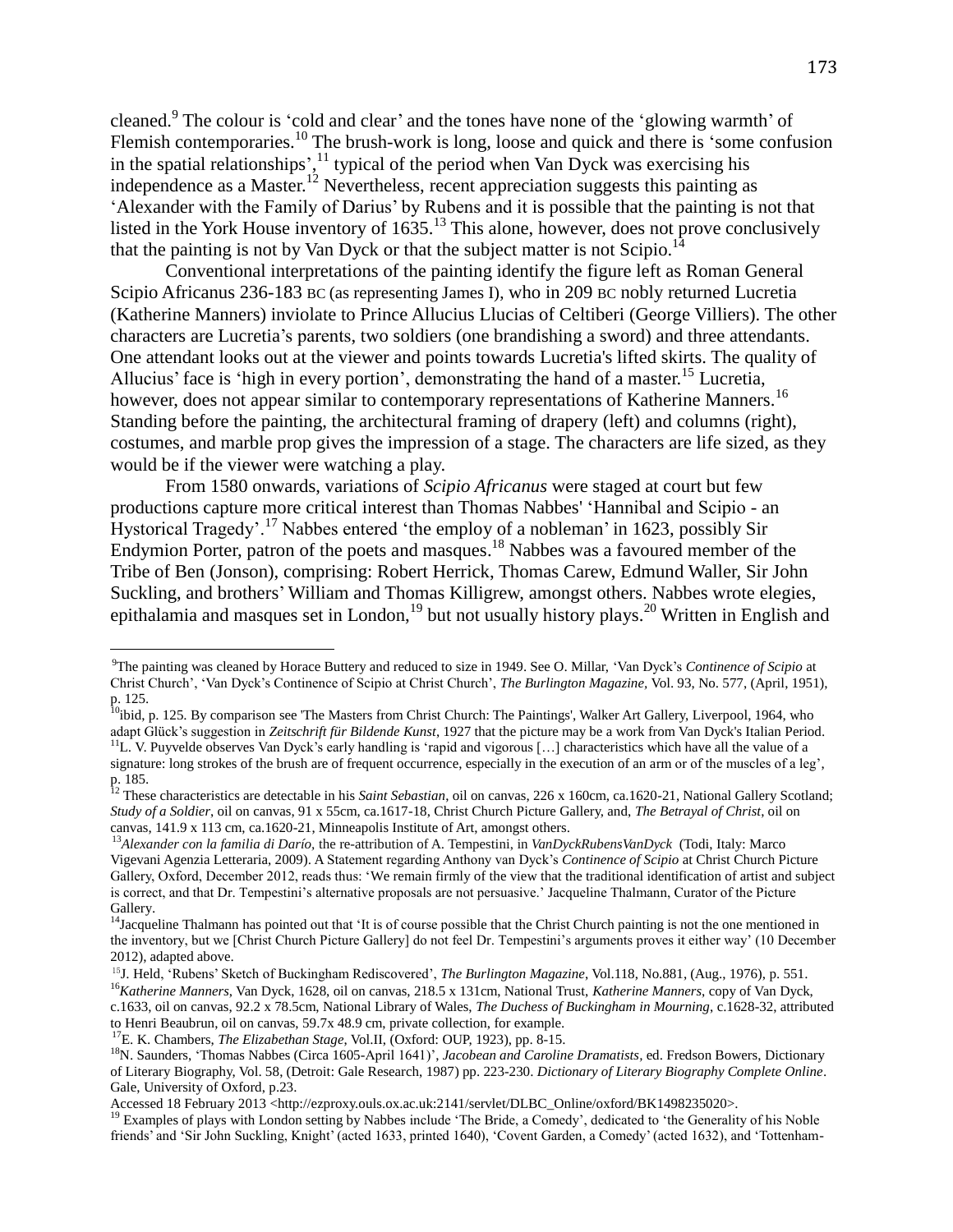Latin, a series of five acts in tight blank verse with little enjambment, $21$  and musical interludes between acts,<sup>22</sup> the play was performed by Queen Henrietta's Men in 1635 at their private residence,  $^{23}$  Drury Lane in 'Honoure of [unspecified] Memories'.  $^{24}$ 

Henrietta was an enthusiastic supporter of Caroline-Era paintings and masques. Coquettish, she assumed leading roles in intermedios, bare-foot with lifted skirts and neartopless, often appearing unannounced at the point of performance.<sup>25</sup> Lord de Bueil's S*eigneur de Racan's Artenice* (1626), Montagu's 'The Shepherds' Paradise' (1635),<sup>26</sup> 'The Temple of Love' (1635), and 'Luminalia' (1638), produced in the style of the *ballet de cour*, are key examples.<sup>27</sup> Henrietta usually performed in productions accompanied by French vocal music, not texts declaimed in verse.<sup>28</sup> This raises the question why she would host a history play such as 'Hannibal and Scipio'.

The unknown sources for 'Hannibal and Scipio' are directly related, like the painting, to its theme. The prologue refers to 'borrowing from a former play'.<sup>29</sup> Conversely, it is emphasised that the play is an original work. Analysts have made several attempts to resolve this aporia. The assertion that it was modelled on Marston's 'Sophonisba' (1598),<sup>30</sup> or Dekker, Drayton, and Wilson's 'Hannibal and Hermes'  $(1598)$ ,<sup>31</sup> or a fragment of a sixteenth-century play in Latin, proved untrue.<sup>32</sup> The idea that it refers to a play of the same name by Hathway & Rabkins (1601) was overturned.<sup>33</sup> Comparative sources offer the works of Livy or North's translation of Plutarch  $(1579)^{34}$  - but these are not 'plays'.<sup>35</sup>

Earlier English history plays typically concern themselves with Scipio's triumphant

Court, A Comedy' (acted 1633, printed 1638).

<sup>20</sup>A. H. Bullen, *Old English Plays: Collected Works of Thomas Nabbes,* 2 Vols, (London: Wyman & Sons, 1887), p. 441. <sup>21</sup>A Jonsonian trait often implemented in the verse and scripts of his 'Tribe'.

<sup>&</sup>lt;sup>22</sup>The Drexel Manuscript  $4041$  in its present state consists of 144 folios including the two prefatory leaves. It confirms that Nabbes´ 'Hannibal and Scipio' was set to song in keeping with the following: Ben Jonson's 'Epicoene' (1609); Thomas Killegrew's 'The Princess' (1636); Sir John Suckling's 'The Goblins' (1638); and, William Killegrew's 'Selindra' (1662), amongst others. See, J. P. Cutts' 'Drexel Manuscript 4041', *Musica Disciplina*, Vol. 18 (1964), note 2, p. 151.

 $^{23}$ The play was published 1637 after the performance in keeping with the tradition of Caroline Era plays and masques.

<sup>&</sup>lt;sup>24</sup>I am grateful to Lynne Farrington, Curator of Printed Books, and Elton-John Torres, Administrative and Reprographic Services Coordinator, Rare Book and Manuscript Library, University of Pennsylvania, for providing a facsimile copy of Nabbes' Quarto 1637.

<sup>25</sup>E. Hamilton, *Henrietta*, (London and New York: Coward, McGann & Geoghegan, 1976), introduction. Not only was her appearance kept secret until her entry on stage her name was often kept off published editions due to a fear of Puritan objections.

<sup>&</sup>lt;sup>26</sup>K. Britland, *Drama at the Courts of Queen Henrietta*, (Cambridge: Cambridge University Press, 2006), p.113.  $27$ ibid, p.116.

<sup>28</sup>E. Griffey, *Henrietta Maria: piety, politics and patronage,* (Aldershot: Ashgate Publishing, 2008), pp. 2-6.

<sup>&</sup>lt;sup>29</sup>In full, 'Our spheares| Have better musick to delight your eares,| And not a strain that's old, though some would taske| His [Nabbes] borrowing from a former play.' Q (Prologue) II. 26-29.

<sup>&</sup>lt;sup>30</sup>A. H. Bullen, V.I, p.90, cf. Introduction, VI, p.441 suggests Marston's play. See C. Moore, Moore, C., 'A study of Thomas Nabbes: with an inquiry into the structure and the sources of The Tragedy, Hannibal and Scipio', (PhD Thesis, 1915: University of Pennsylvania, 1918), p. 33.

<sup>&</sup>lt;sup>31</sup>Decker, Draytons and Wilson's 'Hannibal and Hermes' was non-extant after the only three known copies were lost to fire at the Fortune Theatre (not rebuilt until 1624). See C. Moore, p.33 and R. W. Vince p. 328.

 $32$ Bodleian MS.20577, Malone 531, reproduced in C. Moore, (PhD Thesis, 1915: University of Pennsylvania, 1918), pp. 53–8. <sup>33</sup>This 'identification' by A. H. Bullen's *Old English Plays* (1887) and F. G. Fleay's *Chronicle History of the Stage*, (1890), was discredited in G. E. Bentley's *The Jacobean and Caroline Stage,* (1941-68) on the grounds that there was a vast difference between the 'publicke' actors of 1601 and the Queen's private Servants of 1635, p. 936, reproduced in R. W. Vince, p. 328.

<sup>34</sup>Livy, *The War with Hannibal,* Books 30.13-14, trans. Aubrey de Selincourt, (London: Penguin Classics, 1965); *Plutarch´s Lives of the Noble Grecians and Romans Englished by Sir Thomas North,* Vol.10.211, (1579), ed. G. Wyndham, (London: 1896). North, T., *The Complete Lives of Plutarch,* Vol.10.211, (1579).

<sup>35</sup>R. W. Vince, Vince, R.W., 'Thomas Nabbes's Hannibal and Scipio: Sources and Theme, *Studies in English Literature, 1500- 1900,* Vol.11, No. 2, Elizabethan and Jacobean Drama (Spring, 1971), p. 329.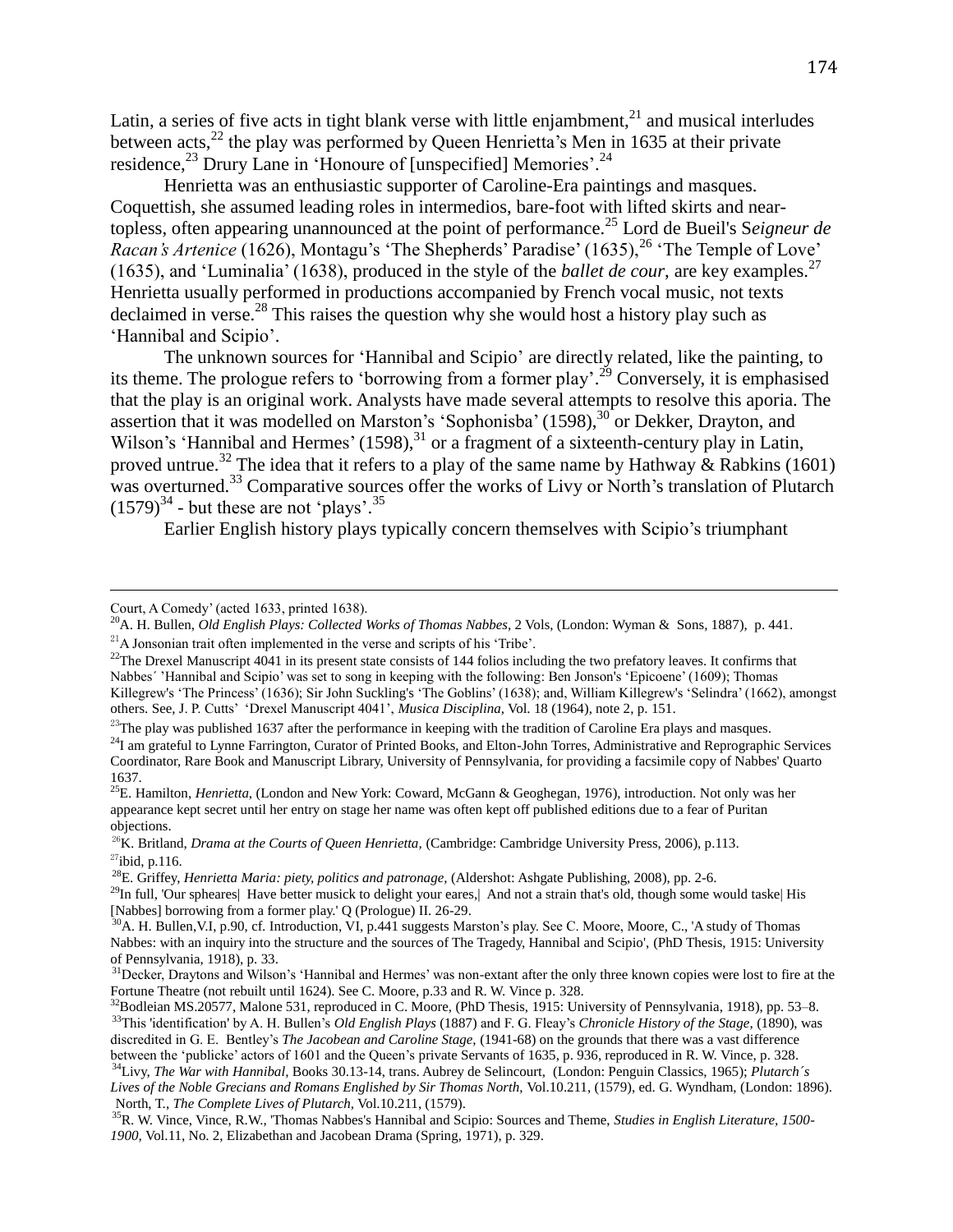victory over Hannibal at Zama 202  $\text{BC}^{36}$ , as in 'Quintas Fabious' (1574) and 'The Four Sons of Fabyous' (1580).<sup>37</sup> Nabbes' play, however, spans thirty-five years and is set in five different geographical locations, telescoping time and space. Unusually, Nabbes' play is equally concerned with Scipio's virtue or continence<sup>38</sup>: 'One I [Scipio] must confesse| I glory to be master of.<sup>39</sup> The touch of language is generally light, smooth, and sentimental, but at times Scipio is surprisingly cavalier, bawdy and lewd.<sup>40</sup> Upon meeting the future Queen, he remarks 'Perhaps my selfe would take you to my bed'. Despite being 'o'recome' he returns her to her fiance inviolate, 'see| Passion's the noble soules worst enemy'. He is 'all for action'<sup>41</sup> and goes off to war instead. 42

The quarto lists twenty-nine characters and their players from the performance of 1635, excluding 'mutes' ('souldiers', 'attendants', and 'senators'). There are two Scipios: one deceased (a 'Ghost')<sup>43</sup> and one present ('a Memorie'). The name of the person playing Lucretia is left blank. The stage keepers are 'blue cloaked' in the uniform of the Knights of the Garter,<sup>44</sup> unlike the 'Parliament of Souldiers' who call Scipio to court. <sup>45</sup> Oddly, some of the soldiers are portrayed as 'treacherous'.<sup>46</sup> Overall, Scipio's fate is that of good men who attain recognition and glory due to their exceptional virtue but then fall victim to envy, recalling Petrarch: *est enim livor antiquus virtutum hostis et glorie*. <sup>47</sup> Scipio is aware that his after-life, at least, will be free from the 'feare of their leane envie.' 'The Author warrents us the story's cleare| Unlesse to fit the stage he doth transferre| Some actions that were ones to other men.<sup>48</sup> The stage is 'transformed'<sup>49</sup> into 'a rich subject drawne',<sup>50</sup> albeit of 'imperfect colours', suggestive of a painting. 51

English Renaissance oil paintings commemorating Scipio's victories and virtues are virtually unknown. Representations of Scipio's accomplishments do, however, appear frequently in *quattrocento* and *cinquecento* painting. In terms of Scipio's victories, these images tend to focus on two key episodes in Scipio's life. First, when he pleaded with Senate for more troops as in *il percorso di Scipione* ('The Trail of Scipio'), panel, previously attributed to Bernardo Parentino of Padua (c.1450-1500).<sup>52</sup> Second, when he was brought to judgement by Senate on a

<sup>36</sup>ibid, pp. 331-332

<sup>37</sup>ibid pp. 331-332

<sup>38</sup>Thomas Nabbes, *Hannibal and Scipio,* Quarto, (London: Richard Oulton, 1637), Q.IV, 1560-1563. (Q hereafter).

<sup>39</sup>Q.C.253-256

<sup>40</sup>The Spanish play *Los Amantos de Cartago,* performed in England 1603 and 1608, enacts the continence, but Scipio is neither bawdy nor lewd. Nabbes was less than three years of age at the date of its second performance in England. Nabbes neither spoke nor wrote Spanish.

<sup>41</sup> Q.C.255-256

 $42$  Q.C.253-255

<sup>43</sup> Q.A.20-33

<sup>44</sup> Examples of Jacobean and Caroline Era depictions of the *Equites Aureate Perisceldis (*Knight of the Garter) in paintings are *Landscape with St George*, 1629, Rubens, Buckingham Palace), *Charles I and the Knights of the Garter in Procession*, c.1638, panel composed of two pieces of uneven wood (68cm left; 63.8cm right), 29.2 x 131.8cm, property The Duke of Rutland. Recorded in 'Habits and Ensigns of the Knights of the Garter', illustration in Elias Ashmole's 'The Institution, Laws and Ceremonies of the most Nobel Order of the Garter', London, 1672, (reproduced by Genealogical Publishing Co., Baltimore, 1971), p. 202.

 $45$ Q.C.II,1957

 $46$ Q.Act 5, scene 2

<sup>47</sup>Petrarch's *Vita di Scipione l'Africano,* (Milan and Naples, 1952), Book 38.52.1

<sup>48</sup>Q.B.37-39

 $^{49}Q$  (Prologue) 27

<sup>50</sup>Q.B.32-33

 $51\overline{O}$ .B.35

<sup>52</sup>S. T. Velli, 'Scipio's Wounds', *Journal of the Warburg and Courtauld Institutes*, Vol.58, (1995), p.224. Velli adapts the terms 'Trial' and 'Trail' for the purposes of describing the campaign and call to Senate. See also, *Istoria di Scipio Africanus maistro al Senato*, Jacopo da Bologna, drawing in a picture album, Scipio at the Senate, Lille, Musee des Beaux-Arts, Velli, p. 228.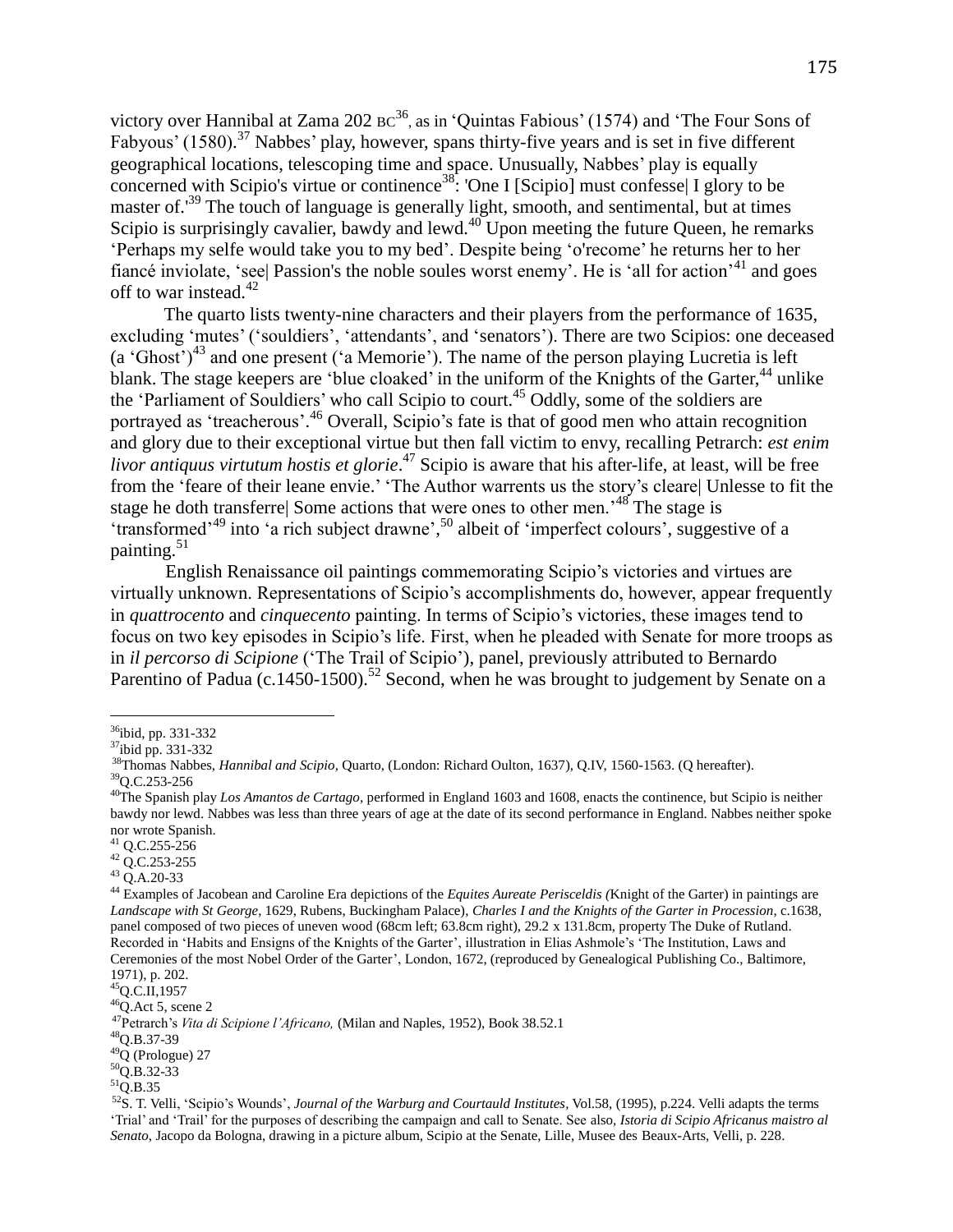series of accounts, including the misappropriation of funds as represented in *il processo di Scipione* ('The Trial of Scipio'),<sup>53</sup> panel, Bernardino Fungai (1460–1516).<sup>54</sup> In both scenes Scipio is represented as semi-naked, as in Crespi Chronicle, fol.13r, Leonardo da Besozzo, (fl.1421-81), Crespi Morbio Collection, Milan and MSS. Varia.102, fols.76v-7r, Bibliotheca Reale, Turin, artist unknown. Scipio's left hand is positioned across his chest to emphasise wounds sustained in service, as in the modified figure of Allucius (Fig.1). Scipio is not regally seated, as Caesar or as a king would be. Scipio stands centre-stage before his ruler.

Scipio's virtue or continence features in the Renaissance literature of Boccaccio's 'Famous Men', Petrarch's *I Trionfi* and *De Viris Illustrious,* Dante's 'Divine Comedy', Machiavelli's 'Prince', and the wedding orations of Ludovico Carbone. It also appears in the domestic imagery of wedding chests (*forzieri-cassoni)* and screens *(deschi da parto)*, as in Apollonio di Giovanni, panel, 1460, St Luke's Guild 1443-1489, V&A Museum, London, and Marco del Buono, panel, St Luke's Guild 1443-89, where Van Dyck sojourned prior to 1620.<sup>55</sup> The play appears, therefore, to combine both the continental literary and painted histories of Scipio's victory and virtue. There is no record of Nabbes having any direct experience of Italian manuscripts, panels or painting. Nabbes was, however, familiar with Van Dyck.

Van Dyck was a close associate of The Tribe of Ben and its leading figures. He painted the poets *Sir John Suckling*, oil on canvas, 216.5 x 130.2cm, 1632, Frick Collection, *Sir William Killigrew*, 1638, oil on canvas, support 105.2 x 84.1cm and *Thomas Killigrew*, oil on canvas, 105.2 x 84.1cm, 1638, both Tate London. Scholars agree that the portrait of Suckling, at least, was envisioned by the patron and not the painter. <sup>56</sup> A double portrait, *Endymion Porter and Anton van Dyck*, oil on canvas, 119 x 144cm, c.1635, Prado, Madrid, attests to the depth of relationship between patron and his charge. Van Dyck's portrait of Thomas Carew has not survived, but is known to have been executed c.1632.<sup>57</sup>

The Tribe of Ben celebrated Van Dyck's English work.<sup>58</sup> Waller considered him higher than Prometheus, no less, in his Epistle 'To Vandyck':

Rare artisan! [...] O let me know Where these immortal colours grow That could this deathless piece complete! [...] thou hast climb'd higher Than did Prometheus for his fire'.<sup>59</sup>

Carew, poetic arbiter and lover of the Petrarchan lyric, praised the accuracy of Van Dyck's portraiture in his 'Dedicatory Prelude' to the *Complete Poems and Masques*: 'Fairest face that Vandyck drew [...]| Since to grace his Queen he toil'd'. <sup>60</sup> Herrick combined both accolades in his

<sup>55</sup>Formerly Cook Collection, Richmond, England.

 $53$ ibid, p. 224

<sup>&</sup>lt;sup>54</sup>I am grateful to Dr. Giovanni de Grandis, Department of Continuing Education, University of Oxford, for his help with these translations. Any typographical errors are the authors own.

<sup>56</sup>M. Rogers, 'The Meaning of Van Dyck's Portrait of Sir John Suckling', *The Burlington Magazine,* No.120, (1978), p.741 and, Goodman, E., 'Woman's Supremacy over Nature: Van Dyck's "Portrait of Elena Grimaldi"', *Artibus et Historiae,* Vol.15, No.30, (1994), p.129

<sup>&</sup>lt;sup>57</sup>Formerly, Majesty's Collection, Windsor.

<sup>&</sup>lt;sup>58</sup>Goodman details Van Dyck's relationship with literature, Jonson, and the leading poets of the day and is the main source for the connections detailed here, pp.129-43.

<sup>59</sup>Edmund Waller, 'The Poems of', in *The British Poets* in One Hundred Volumes, Vol.19, (printed by C. Whittingham, College House, Chiswick: 1822), pp. 208-210.

<sup>60</sup>*Poems By, Thomas Carew Esquire* (London: printed by I. Dawson for Thomas Walkley, 1640) p. 219.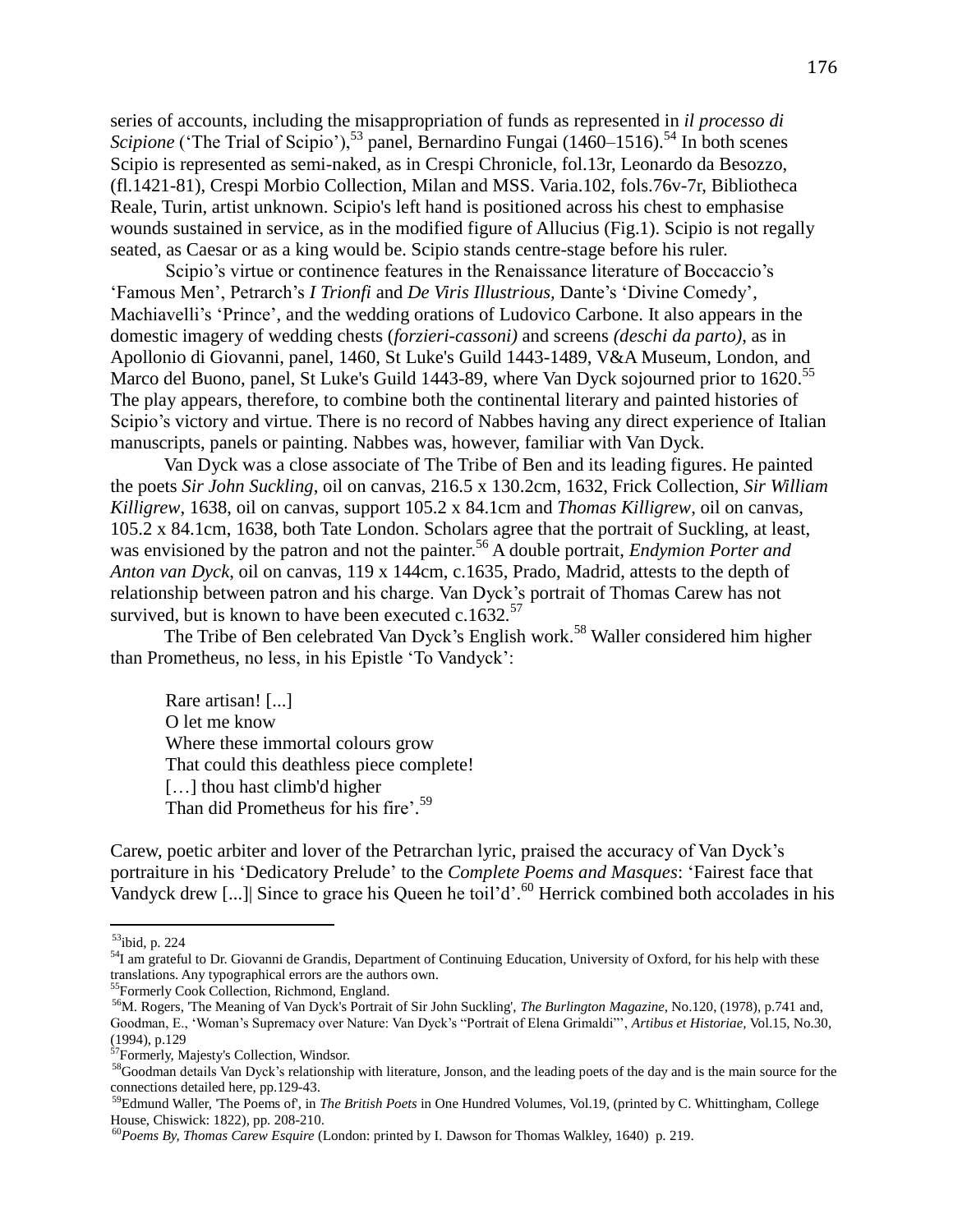tribute 'To the Painter': '[he] makes his cheeks with breath to swell| for to speak, if possible'.<sup>61</sup> The poets, all intimately connected with Nabbes, evidence Van Dyck's preference for portraiture over literary motifs and his 'perfect' use of literary 'colour'.<sup>62</sup>

Analysts have observed that Van Dyck's 'English pictures are analogues to the themes and conventions of Caroline poetry and masques.<sup>563</sup> Others note that 'Van Dyck was not the first painter to reintroduce allegorical motifs '[…] but he was responsible for handling them with a grace and wit long lacking in English portraiture.<sup>64</sup> Some critics consider his iconography 'entirely derivative' of contemporary literature.<sup>65</sup> Returning to the painting, the 'blackened Moor' emphasises the female's unnatural masque-like whiteness: a Petrarchan conceit and a motif of Elizabethan and Jacobean literature. It is possible that the 'Moor' is intended as an allusion to an unidentified literary reference. Jonson, court dramatist between 1620-37, during Van Dyck's residencies, made this contrast the subject of his 'Masque of Blackness' (1605) and 'Masque of Beauty' (1608). It has been suggested that Van Dyck 'absorbed' the notion of the 'sun-burned character' as a 'foil' to the masque-like 'white radiance of women' from literature,<sup>66</sup> introducing an interesting notion of the artist representing dramatic works directly in his painting.

Conventionally it is thought that James I gave his permission for George Villiers to marry Katherine Manners in 1620. Documents show, however, that he first refused permission for the union. Cavalier Villiers married the seventeen year old regardless. Significantly, between 1618 and 1619, Villiers had acted as 'broker' in the relationship of James' son Prince Charles and Henrietta, who married in 1624 before ascending the throne in  $1625$ .<sup>67</sup> It was a familiar anecdote at court that upon meeting Henrietta, Villiers had 'lost his head' at her 'fitness' – 'I´d have thee!', he exclaimed in front of her mother, the austere Regent Queen of France, Marie de Médicis.<sup>68</sup> This diplomatic gaffe became a continuing source of amusement to Charles, Henrietta, court poets and playwrights, and even Villiers' later wife Katherine. His lewd approach directly recalls Scipio's similar lines in Nabbes' play, and it would appear that, on this occasion, Villiers too conserved his continence.

Similarities between George Villiers and the Scipio of Nabbes' play continued beyond his encounter with Henrietta. In October 1625, George Villiers led the English and Dutch expedition to Spain, comprising 100 ships and 15,000 soldiers. During this trip, Buckingham 'stabb'd Spayne',<sup>69</sup> gathering antiquities, some possibly sourced from Itálica, founded by Scipio 206 BC during the Second Punic War and dedicated to the Roman god Mercury.<sup>70</sup> Otherwise, this expedition was not a success: Villiers lost two major ships and, like Scipio at Senate before him, was forced to appear before Parliament to request more troops for his military 'trail'. In 1626, Katherine commissioned a masque for the royal couple at York House: a theatrical drama of Villiers' real-life military activity, the optimistic planning and outfitting to relieve the French

<sup>&</sup>lt;sup>61</sup>Robert Herrick, *The Hesperides: Or The Works Both Human and Divine*, (Exon: printed for John Williams, and Francis Egtesfield, 1648), Poem No.108, p. 46.

 $^{62}$ Goodman acknowledges the relationship between Waller, Carew, Herrick and the painter but does not provide these examples of their literary works, p. 137.

<sup>63</sup>A. K. Wheelock, *Anthony van Dyck* , Cat.No.17, National Gallery of Art, Washington, D.C., (1990), Cat, No.17, pp. 221-22, reproduced in E. Goodman, ibid, p. 129.

<sup>64</sup>R. Wendorf, 'The Elements in Portrait Painting,' *in Stuart and Georgian life: 'Biography and Painting in England',* (Oxford: Oxford University Press, 1990), p.90, reproduced in E. Goodman, p. 129.

<sup>65</sup>A. McNairn, *The Young Van Dyck*, Exhibition Catalogue, (Ottowa, 1980), p.25, reproduced in E. Goodman, p. 129. <sup>66</sup>E. Goodman, p. 137.

<sup>67</sup>P. Gibbs, *The Romance of George Villiers, First Duke of Buckingham*, 1908, reproduced in G. Martin, 'Ruben's and Buckingham's fayrie ile', *The Burlington Magazine,* Vol.108, No.765, (Dec.1966), p.614 and J. Held, p. 547. <sup>68</sup>G. Martin, p. 613.

<sup>69</sup>Ashmolean MS, Vol.39, art.24.20

<sup>70</sup>Votive remains at the *Museo Arqueológico de Seville* re-located from Itálica after 1781 show that Roman divinities coexisted with those from the East. See, Room XIV for a colossal marble statue of Mercury and delicate marbles of the Gorgon.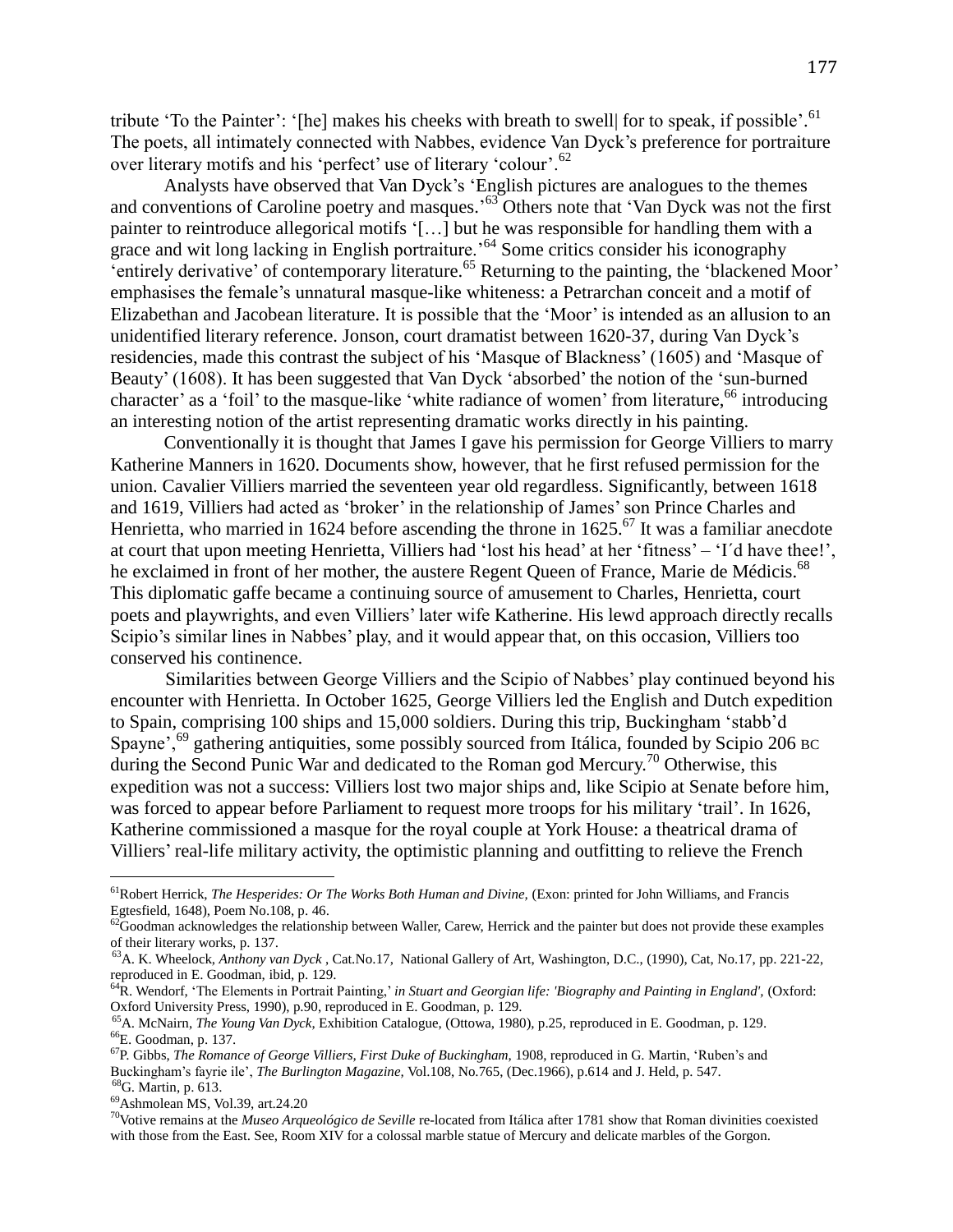Protestants at La Rochelle.<sup>71</sup> At the climax of the masque, the Duke set forth, accompanied by figures of Fame and Truth and pursued by  $Envy.<sup>72</sup>$ 

In September 1627, the expedition ended in a fiasco with the Seige of Saint-Martin-de-Ré, starting the Anglo-French War (1627-29).<sup>73</sup> Villiers would have been impeached for the misappropriation of military funds, again as was Scipio, but Charles dissolved Parliament before that 'trial' could occur.

By spring 1628, a Latin distich was in wide distribution signalling impending tragedy for Villiers: 'Thy numerous name with this year doth agree| But twenty-nine God grant thou never see.<sup>'74</sup> On the 23 August 1628, Villiers was assassinated by John Felton (c.1595-1628), a 'treacherous soldier' (recalling those of Nabbes' play) who administered a sword to his naked chest - Villiers had been sleeping when his dormitory was stormed. Charles ordered his burial in Henry VII's apsidal chapel, Westminster Abbey. The ceremony was a secretive affair, due to a genuine fear of parliamentarian dissent and public uproar. The Duchess in mourning commissioned Van Dyck to paint a large group portrait of her, two images of Villiers, and their children.<sup>75</sup> In this painting Villiers appears as a ghost through a telescopic looking-glass and in a memorial pendant – paralleling the distinct representations of Scipio in the play written several years later. In 1629, Katherine commissioned a massive monument of bronze and black and white marble in the chapel at Westminster. Translation of the Latin memorial reads: 'His life was terminated by the most frightful and terrifying murder; to ravenous Envy - which is always the partner of Virtue.'<sup>76</sup>

The similarities between the real-life character of George Villiers, his life and death, and Scipio as represented in Nabbes' play, may be taken further by considering links with the painting *The Continence of Scipio* attributed to Van Dyck until recent association with a different artist and subject. Regarding the latter reattribution, Villiers met Rubens in Paris in  $1625^{77}$  to discuss the project for the Whitehall ceiling allegorising him as Mercury;<sup>78</sup> a matter first broached during Villiers' Embassy to collect Charles' future bride, Henrietta, in 1621.<sup>79</sup> Numerous artworks by Rubens represent Villiers and Envy: *The Duke of Buckingham Triumphing over Envy and Anger*, oil on canvas, 541x498cm, formerly collection of the Earl of Jersey, destroyed 1949;<sup>80</sup> *The Duke of Buckingham assisted by Minerva and Mercury triumphing over Envy and Anger*, oil on panel, 63.5x63.6cm, National Gallery, London; and, *Mercury Conducting Psyche to Olympus*, c.1625-28, collection Prince of Liechtenstein, for example. The Tribe of Ben commended Ruben's allegory in a thousand poems, including Herrick's 'A Hymn to Graces':

[...] winning postures, and withal

 $<sup>71</sup>E$ . Hamilton, pp. 84-85.</sup>

 $72$ E. Hamilton, pp. 84-85.

<sup>73</sup>J. Held, p. 548.

<sup>74</sup>Written by John Marsten, the Latin script reads *Laeto jam saeclo tandem sol pertulit annum/ Noni videat, quaesmus, Alme, diem,* F. W. Fairholt trans., in *Poems and Songs Relating to George Villiers, Duke of Buckingham, and his Assassination by John Felton August 23 1628,*( London: Percy Society, 1850), Introduction, p. xviii.

<sup>75</sup>*Katherine Manners, With Her Three Children, Lady Mary Villiers (1622-85), George Villiers, Second Duke of Buckingham (1628-87), and Lord Francis Villiers (1629-48),* c.1633, oil on canvas, 138.5 x 110cm, Government Art Collection (UK). <sup>76</sup>Translation sourced from http://www.westminster-abbey.org/our-history/people/villiers-family

<sup>77</sup>G. Martin, p.617. See, Rubens'sketch *George Villiers, Duke of Buckingham*, c.1625, black and white chalk, Vienna Academy. <sup>78</sup>See also, S. Sitwell, Sitwell, S., 'Van Dyck: An Appreciation', *The Burlington Magazine for Connoisseurs,* Vol. 79, No.465,

<sup>(</sup>Dec., 1941), p. 174.

 $^{79}$ G. Martin, p. 613.

 ${}^{80}$ Emphasis is given to the maritime deities (lower left); and the Armada (in the distance). The canvas was extended (left) to reposition the Duke near-right (rather than centred). See, G. Martin, pp.147-53, reproduced in J. Held, p. 551.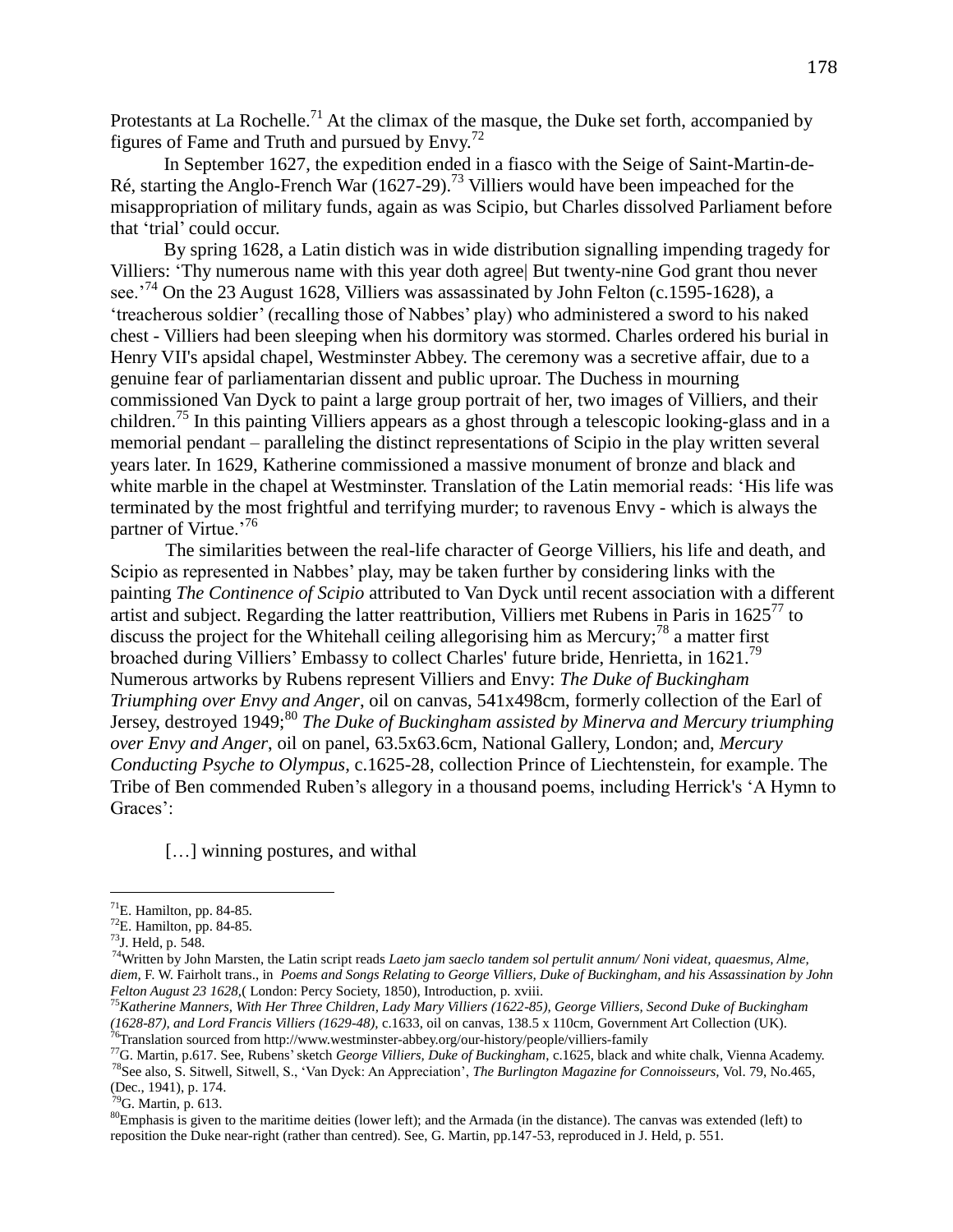Manners, each way musical [...] You can make a Mercury'.<sup>81</sup>

Rubens' association of Villiers with Mercury became well-known to the extent that it was satirised by adversaries:

The ships, the men, the money cast away Under his only all-counfounding sway [...] Himself triumphant, neither trained in lore […] To make him the restorer Mercuric In an heroick painting, when before Antwerpian Rubens' best skill made him soare'. 82

Rubens represented Villiers as Mercury over a seven year period, <sup>83</sup> but never as Scipio, placing him at odds with the strong literary connections described above and also with Katherine Manners' apparent desire to associate the memory of her lost husband with an earthly hero, rather than a deity.

The timing, circumstances and apparent motivation for alterations made to *The Continence of Scipio* invite further consideration. Aside from the stylistic association outlined earlier, Van Dyck was in Katherine's patronage from c.1628 onwards. Portraits of Charles I, Villiers and Henrietta by Van Dyck display physical likeness to the faces in the painting. <sup>84</sup> James I as Scipio is not a 'fair' portrait but, interestingly, subsequent alterations to the central figure do make Villiers so. The original painting may well have presented King James I as Scipio, but the alteration does not. Interpreting the characters in this light would yield Charles I as Allucius (seated), Villiers as Scipio (standing centre-stage, hand to chest emphasised, dressed in the paleblue robes fitting of a Knight of the Garter), and Henrietta as Lucretia.

It is plausible that Katherine's idea of Villiers as Scipio was transformed from the painted scene into a stage and text. Viewed in this way, the 'former play' to which the Prologue refers is the drama in the painting; as a text, therefore, it is an *original* work. This explains nicely why Katherine attended the panegyric performance of the play in 1635 in 'Honoure of Memories'. It would be fitting also that Henrietta made her customary unannounced appearance in the leadrole, this time as 'Lucretia', albeit that she did not master English until five years later in 1640.<sup>85</sup>

The marble, which depicts Envy, dominates the painting and provides a compelling connective between the two artworks and Katherine Manners.  $\frac{86}{6}$  The marble features as a drawing of a frieze by the neoclassical architect and stage designer John Webb (1611-72), *The* 

<sup>81</sup>R. Herrick, *Hesperides,* Poem No.569 (pages not numbered).

<sup>82</sup> Sloane MS. No.826, 191v-192v., Property of The British Museum, reproduced in 'Felton Commended ETC', ed. F. W. Fairholt, in *Poems and Songs Relating to George Villiers, Duke of Buckingham, and his Assassination by John Felton August 23 1628,*( London: Percy Society, 1850), p. 70. See also, G. Martin, p. 614.

<sup>83</sup>G. Glück, 'Rubens as a Portrait Painter', *The Burlington Magazine for Connoisseurs,* Vol.76, No.447, (Jun., 1940), p. 173. <sup>84</sup>Examples are, *Charles I*, oil on canvas, 93 x 82cm, The Chequers Trust, *George Villiers and Katherine Manners*, 223 x 160cm, c.1620, private collection and, *Henrietta*, oil on canvas, 93 x 79cm, The Chequers Trust.

<sup>85</sup>E. Hamilton, p. 85 onwards.

<sup>86</sup> Professor Setti in his introduction to Tempestini's *VanDyckRubensVanDyck,* points out that permission for the excavation dates for Smyra was after 1621, p. 11. The Christ Church Picture Gallery statement notes: Prof Setti's information regarding the official excavation permission date at Smyrna is the one point that we do not dispute. However, the fact of a dated excavation permission does not affect the decisive stylistic and iconographic arguments for this painting being the work of Van Dyck and its subject the *Continence of Scipio*. There are at least two possible explanations of the fragment appearing in the painting. It may have been a later addition, since Van Dyck might have added it after his return from Italy, but it is also conceivable that the fragment was already in England before official excavation rights were granted.', December 2009.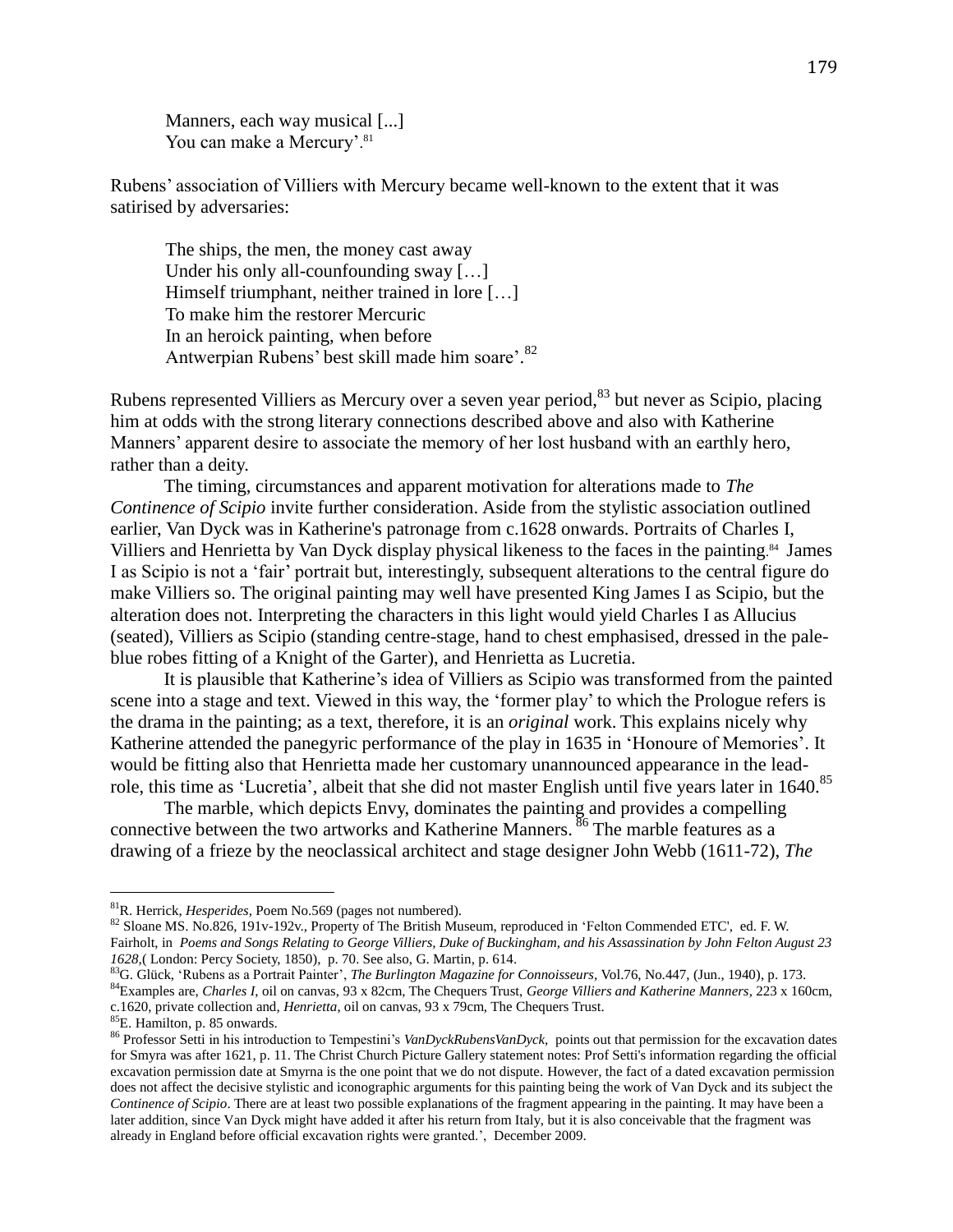*Scipio Marble*, 145x89cm (monumental size), Arundel Collection, Ashmolean, Oxford, 1639.<sup>87</sup> The antique marble has been identified as that in 'The Larger Talman Album', Ashmolean, in which Webb's drawing is inscribed *Ex malmooro Antico Aundeliano*. Lost after the demolition of York House in 1660, the marble was recovered during the Arundel House excavation<sup>88</sup> and connects the painting and play directly via an obscure record of Webb's set-design for 'Scipio and Hannibal' (1635, destroyed) - a drawing of *The Scipio Marble* in the quarto of the play.<sup>89</sup> Drawing this information together, it is plausible that, as owner of both the Scipio painting and the marble, Katherine commissioned alterations to the painting to represent her husband as she conceived him to be, i.e. the Scipio of victory and virtue.

To conclude, the play, 'Hannibal and Scipio - An Hystorical Tragedy', incorporates the scene of virtue from the painting *The Continence of Scipio*. By association, the painting allegorises the scene of victory from the play. Katherine Manners is offered as the person to have originated the idea of victory and virtue in both. Van Dyck is suggested as the hand most likely to have transformed her idea into paint. The unknown dramatic source for Nabbes' play is thus identified as the painting. Previous studies have failed to identify the creative source of either work. A complementary study of the disciplines of art-history and literature offers an answer to the identity of both.

### **Select Bibliography**

### **Primary Sources**

- Ashmole, Elias, *The Institution, Laws and Ceremonies of the most Nobel Order of the Garter,* London, 1672: reproduced by Genealogical Publishing Co., Baltimore, 1971.
- Carew, T., *Poems By, Thomas Carew Esquire,* London: printed by I. Dawson for Thomas Walkley, 1640.
- Christ Church Picture Gallery, Oxford, 'Statement regarding Anthon van Dyck's 'Continence of Scipio', December 2012.
- Cockayne, G., ed., and others, *The Complete Peerage of England, Scotland, Ireland, Great Britain and the United Kingdom, Extant, Extinct or Dormant,* Vol.13 of 14, (1910-59), reprint in 6 Vols, Alan Sutton Publishing, 2000.
- Davies, R., *York House Inventory 1635*, Oxford Bodleian Library, MS Rawlinson A 341:30 'An Inventory of the Duke of Buckingham's Pictures etc., at York House', *The Burlington Magazine for Connoisseurs*, Vol. 10, No. 48, (March, 1906-07), pp. 376-82.

<sup>&</sup>lt;sup>87</sup>This in turn identified by a screen to the Royal Closet at Somerset House, by Isaac Ware (1704-766), from 'The Designs of Inigo Jones and Others', c.1735. Source, J. Harris, 'The Link Between a Roman Second-Century Sculptor, Van Dyck, Inigo Jones and Queen Henrietta Maria', *The Burlington Magazine,* Vol. 115, No. 845 (Aug., 1973), pp. 526-30.

<sup>&</sup>lt;sup>88</sup>Sir John Summerson discovered the antique marble during the excavation and recalled the marginalia of Inigo Jones' 'Vitruvius', which reads: '[…] mutoli instead of Triglifies as in the corronice y cam from Smyrna, as was of ye temble of pallas by the gorgeons heades beetwene the mutoli.' In another insert Jones writes that the Scipio frieze was the inspiration for Queen Henrietta's palace adjacent to Arundel House: '[… ] for my dessigne of the Antike freeze wth gorgons heedes [sic]….'. Sir John found the answer in Isaac Ware's book, in which is engraved, the screen to the Royal closet in the Chapel', ibid, p. 529.  ${}^{89}$ Q.B.I.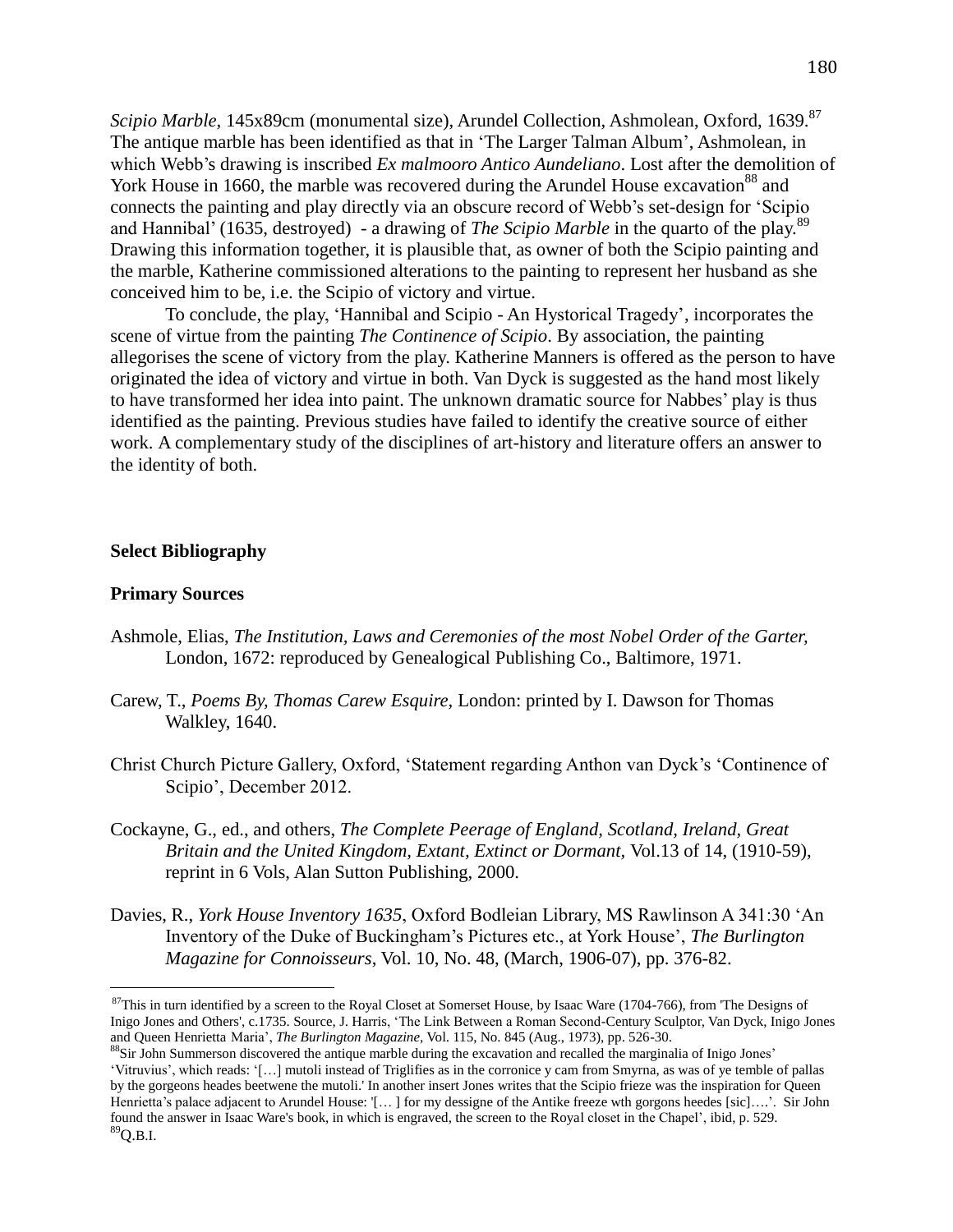- Fairholt, F. W., ed, *Poems and Songs Relating to George Villiers, Duke of Buckingham, and his Assassination by John Felton August 23 1628,* London: Percy Society, 1850.
- Herrick, Robert, *The Hesperides: Or The Works Both Human and Divine,* Exon: printed for John Williams, and Francis Egtesfield, 1648.
- Hervey, M., *The Life Correspondence & Collections of Thomas Howards, Earl of Arundel,*  Appendix V, 1921, pp. 575-600.
- Livy, *The War with Hannibal,* Books 21-30, Aubrey de Selincourt trans., London: Penguin Classics, 1965.
- Nabbes, T., *Hannibal and Scipio,* quarto, London: Richard Oulton, 1637.
- Petrarch, *Vita di Scipione l'Africano*, Milan and Naples, 1952.
- Waller, Edmund, 'The Poems of', in *The British Poets* in One Hundred Volumes, Vol.19, printed by C. Whittingham, College House, Chiswick: 1822.
- Wyndham, G., ed, *Plutarch´s Lives of the Noble Grecians and Romans Englished by Sir Thomas North,* Vol.VI, ed., London: 1896.

#### **Secondary Sources: Art History**

- Baskins, C., '(In)Famous Men: The Continence of Scipio and Formations of Masculinity in Fifteenth-Century Tuscan Domestic Paintings', *Studies in Iconography*, 23, 2002.
- Brown, C., and Vlieghe, H., *Van Dyck 1599-1641*, Exhibition Catalogue, Koninklijk Museum voor Schone Kunsten, Antwerp and Royal Academy, London, 1999, p.150.
- -----and C. Ramsey, 'Van Dyck's Collection: Some New Documents', *The Burlington Magazine,*  Vol.132, No.1,051, (Oct., 1990), pp. 704-09.
- Byam-Shaw, J., *Paintings by old masters at Christ Church, Oxford*, Vols I-II, London: Phaidon, 1967.
- Czobor, A., 'An Oil Sketch by Cornelis de Vos', *The Burlington Magazine*, Vol.109, (Jun., 1967), p.351-55.
- Glück, G., 'Rubens as a Portrait Painter', *The Burlington Magazine for Connoisseurs,* Vol.76, No.447, (Jun., 1940), pp.173-83.
- ----- 'Notes on Van Dyck's Stay in Italy', *The Burlington Magazine for Connoisseurs*, Vol.74, No.434, (May, 1939), pp.207-209.
- ----- *Zeitschrift für Bildende Kunst*, Leiozig: Meyers Großes Konversations-Lexikon, 1927.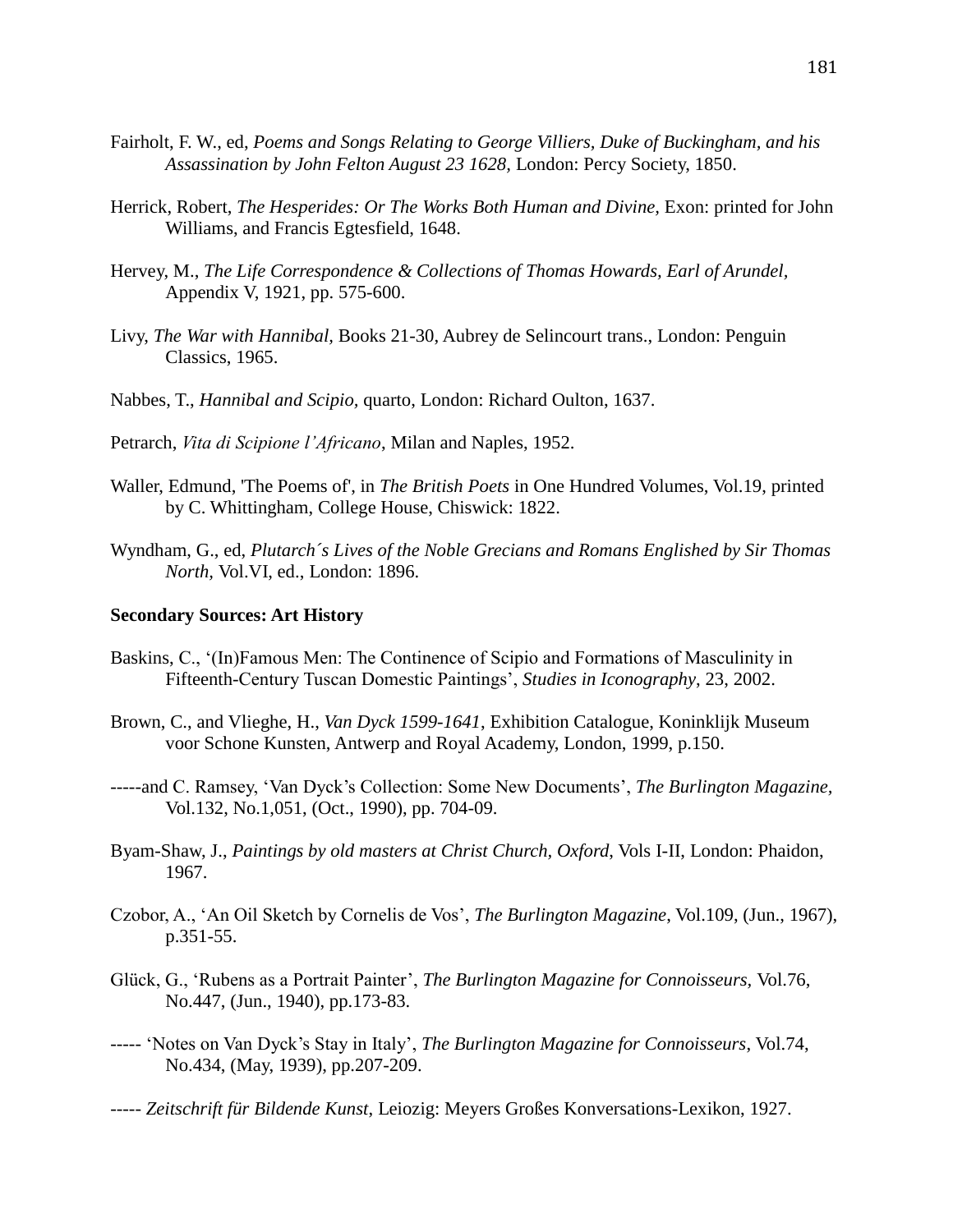Griendal, E., *Corneille de Vos portraitiste Flamand',* Brussels, 1944, pp. 7-88.

- Goodman, E., 'Woman's Supremacy over Nature: Van Dyck's "Portrait of Elena Grimaldi"', *Artibus et Historiae,* Vol.15, No.30, (1994), pp. 129-43.
- Harris, J., 'The Link Between a Roman Second-Century Sculptor, Van Dyck, Inigo Jones and Queen Henrietta Maria', *The Burlington Magazine,* Vol. 115, No. 845 (Aug., 1973), pp. 526-30.
- Held, J., 'Rubens' Sketch of Buckingham Rediscovered', *The Burlington Magazine*, Vol.118, No.881, (Aug., 1976), pp. 547-51.
- 'Itálica (Sevilla): Use of local marble in Augustan age', Dipartimento di scienze della terra, sapienza università di roma, Italy, Centro di ricerca per le scienze applicale alla Protezione dell'ambiente e dei Beni Culturali, sapienza università di roma, Departamento of Crystallography, Mineralogía and agricultura Chemistry, Universidad de Sevilla, Spain, Departamento di Chimeca e Física della terra ed applicazioni alle Georisorse e ai rischi naturali, università di Palermo, Italy, *Periódico di Mineralogía,* (Nov., 2010), pp. 113-29.
- Jaffé, M., 'Van Dyck's *'Venus and Adonis*', *The Burlington Magazine*, Vol.132, No. 1051, (Oct., 1990), pp. 697-703.
- Lammertse, F., and Vergara, A.,eds, *The Young Van Dyck*, Exhibition Catalogue, Prado Publications, Madrid, 20 November - 03 March 2013.
- Martin, G., 'Ruben's and Buckingham's fayrie ile', *The Burlington Magazine,* Vol.108, No.765, (Dec.1966), pp. 613-18.
- ----- 'The Flemish School, circa 1600-1900', National Gallery Catalogues, London, (1979), No.187, pp.147-53.
- McNairn, A., 'The Young Van Dyck', Exhibition Catalogue, Ottowa, 1980.
- Millar, O.,'Van Dyck's Continence of Scipio at Christ Church', *The Burlington Magazine,* Vol. 93, No. 577, (April, 1951), pp. 125-27.
- ----- *Van Dyck in England*, Exhibition Catalogue, National Portrait Gallery, London, 1982.
- Puyvelde, L., Van, 'The Young Van Dyck', *The Burlington Magazine for Connoisseurs*, Vol.79, No.465, (Dec., 1941), pp.177-85.
- Rogers, M., 'The Meaning of Van Dyck's Portrait of Sir John Suckling', *The Burlington Magazine,* No.120, (1978), pp. 741-45.
- Sitwell, S., 'Van Dyck: An Appreciation', *The Burlington Magazine for Connoisseurs,* Vol. 79, No.465, (Dec., 1941), pp. 174-77.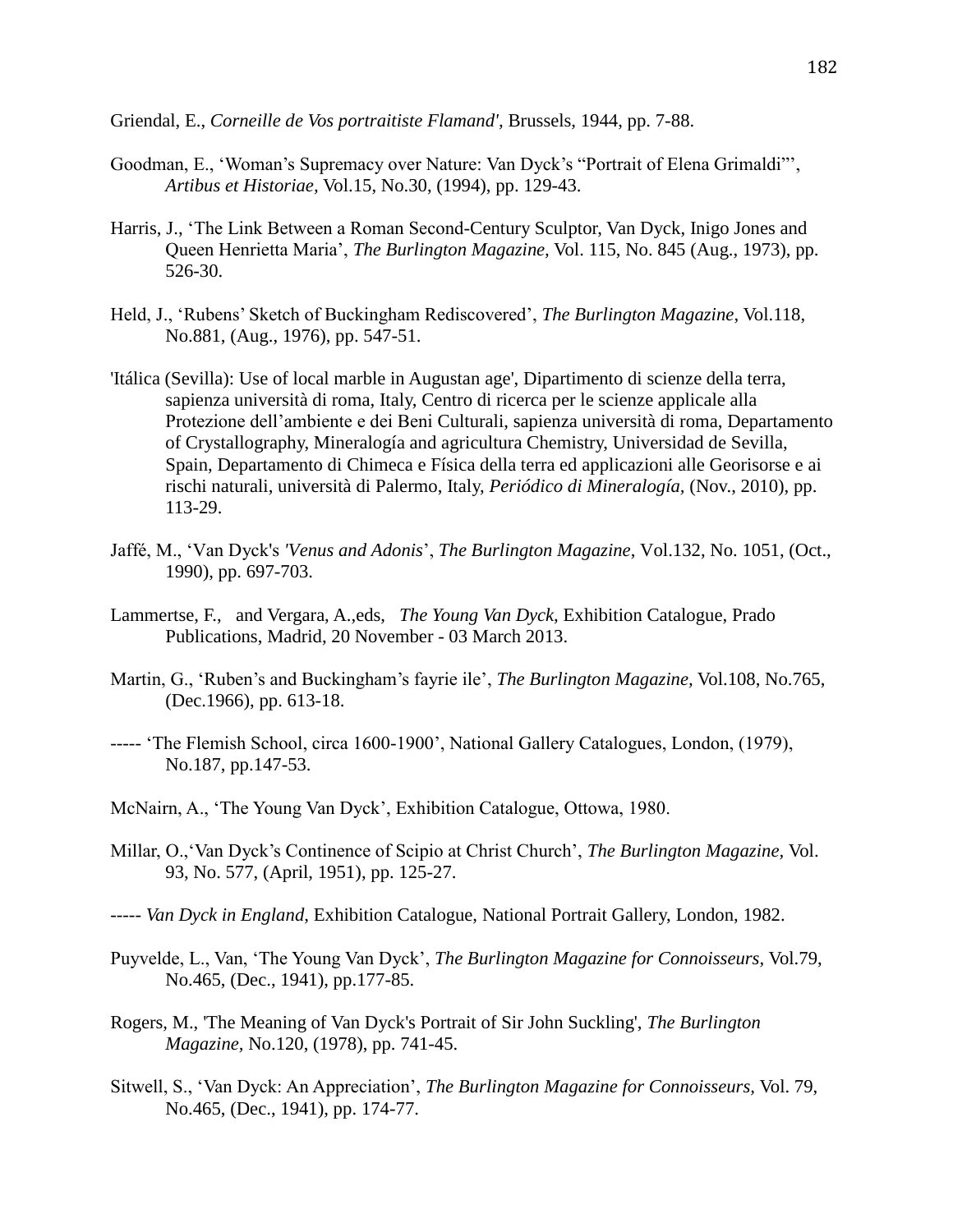- Tempestini, A., *VanDyckRubensVanDyck,* saggio introduttivo di S. Settis, Todi, Italy: Marco Vigevani Agenzia Letteraria, 2009.
- 'The Masters from Christ Church: The Paintings', Walker Art Gallery, Liverpool, 1964.
- Velli, S. T., 'Scipio's Wounds', *Journal of the Warburg and Courtauld Institutes*, Vol.58, (1995), pp.216-234.
- Wheelock, A. K., and Barnes, S. J., [principal authors] ... et al, *Anthony van Dyck*, Cat. No.17, National Gallery of Art, Washington, D.C., (1990), Cat, No.17.
- Wendorf, R., 'The Elements in Portrait Painting,' *in Stuart and Georgian life: 'Biography and Painting in England',* Oxford: Oxford University Press, 1990.

#### **Secondary Sources: English Literature**

Bentley, G.E., *The Jacobean and Caroline Stage,* Vol.4, Oxford: Clarendon Press, 1941-68.

- Britland, K., *Drama at the Courts of Queen Henrietta,* Cambridge: Cambridge University Press, 2006.
- Bullen, A. H., *Old English Plays: Collected Works of Thomas Nabbes,* 2 Vols, London: Wyman & Sons, 1887.
- Chambers, E. K., *The Elizabethan Stage*, Vol.II, Oxford: OUP, 1923, rpt. 1974.
- Cutts, J. P., 'Drexel Manuscript 4041'*, Musica Disciplina,* Vol. 18 (1964), pp. 151-202.
- ----- 'Thomas Nabbes's 'Hannibal and Scipio'', *English Miscellany*, 14, (1963), pp.73-81.
- Fleay, F. G., *Chronicle History of the Stage 1599-1642*, 2 vols., London: Reeves & Turner, 1891.
- Griffey, E., *Henrietta Maria: piety, politics and patronage,* Aldershot: Ashgate Publishing, 2008.
- Hamilton, E., *Henrietta*, London and New York: Coward, McGann & Geoghegan, 1976.
- Harbage, A., *Annals of English Drama 975-1700*, University of Pennsylvania Press, 1940.
- Moore, C., 'A study of Thomas Nabbes: with an inquiry into the structure and the sources of The Tragedy, Hannibal and Scipio', PhD Thesis, 1915: University of Pennsylvania, 1918.

Saunders, N., 'Thomas Nabbes (Circa 1605-April 1641)', *Jacobean and Caroline Dramatists,* ed. Fredson Bowers, Dictionary of Literary Biography, Vol. 58, (Detroit: Gale Research, 1987) pp. 223-230. *Dictionary of Literary Biography Complete Online*. Gale, University of Oxford. <http://ezproxy.ouls.ox.ac.uk:2141/servlet/DLBC\_Online/oxford/BK1498235020> [accessed 18 February 2013]